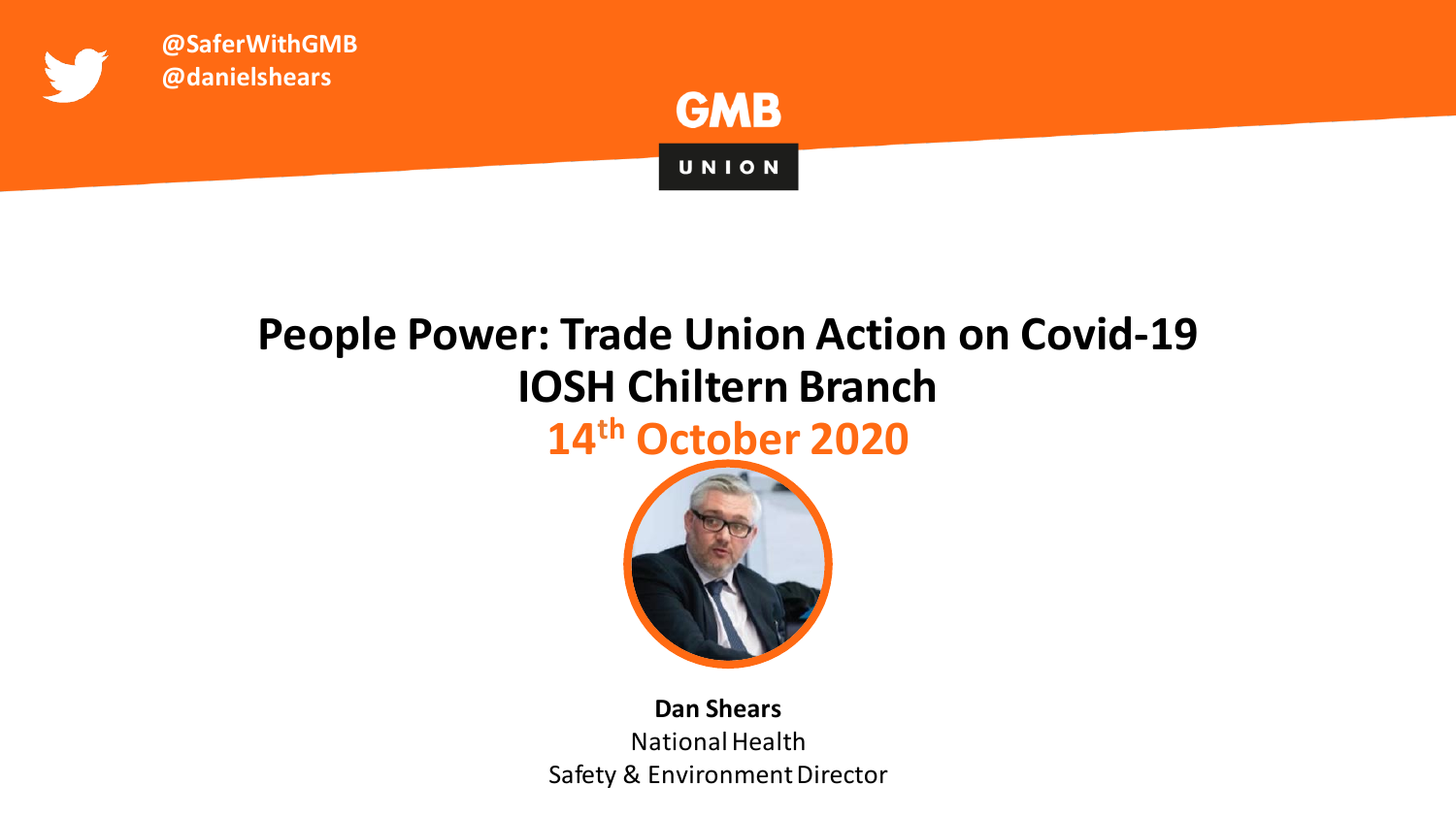





GMB – General Union operating across all sectors of UK economy

620,000 members, split 50:50 public and private sector

We organize in many of the UK's largest companies - Asda, National Grid, G4S, British Gas, British Airways

Health & Safety is a key issue for members - 30,000 Safety Reps

We have seats on every major HSE committee – CONIAC, PABIAC, SIMPL, FMDF, WISH, PSF etc – ex-GS Sir Paul Kenny on HSE Board 2010-19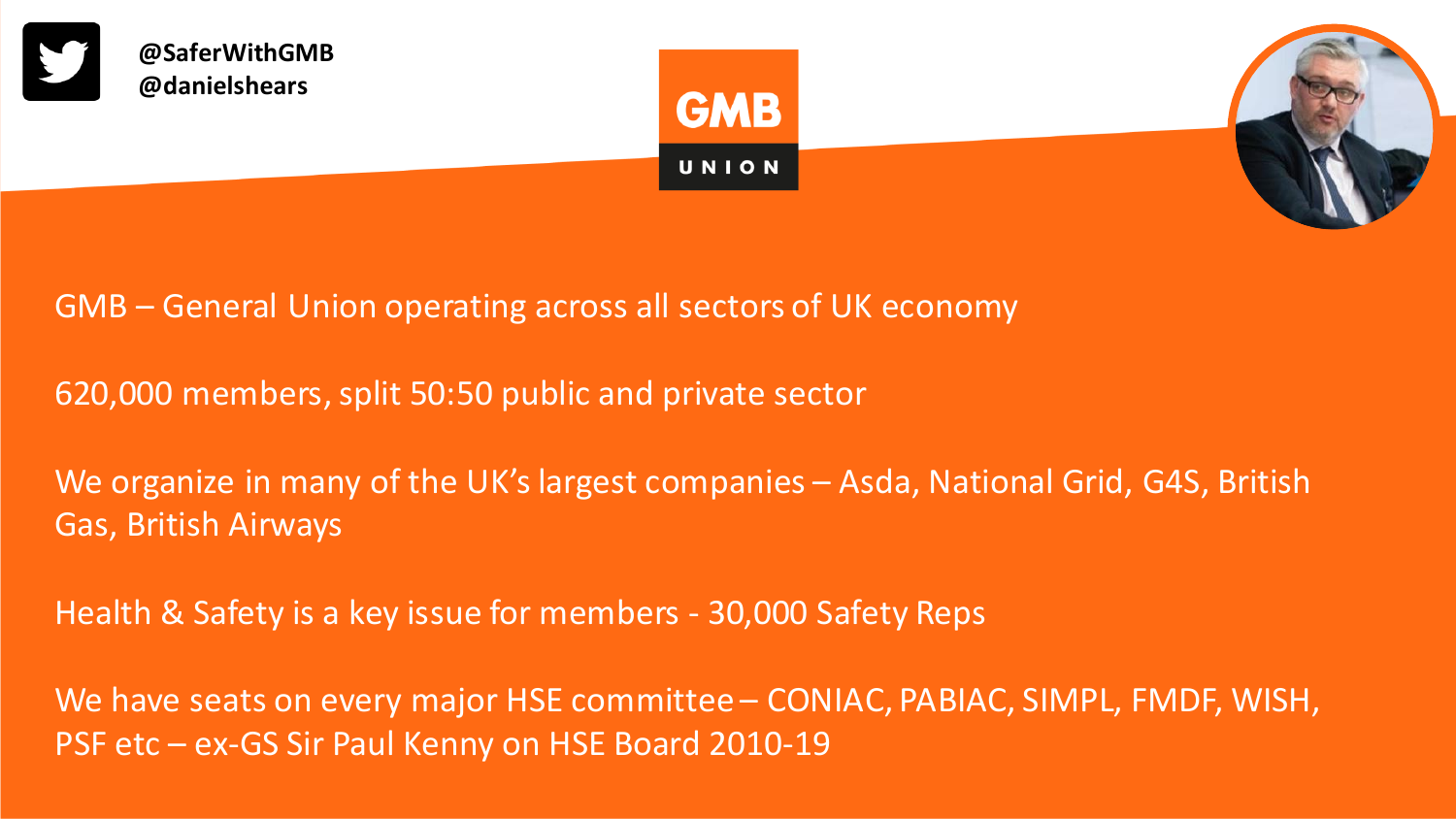





We were in touch with trade unions in Italy, and had reason to believe that this would be worse than SARS and MERS from late January

Our first guidance was published on  $31<sup>st</sup>$  January – giving basic advice around risk assessment, the COSHH Regulations, and some early thinking on PPE standards. At this stage our potential membership exposure was limited to care, aviation, security and the ambulance service.

February was primarily spent watching developments, with a growing sense that the situation was growing worse.

Every changes in March…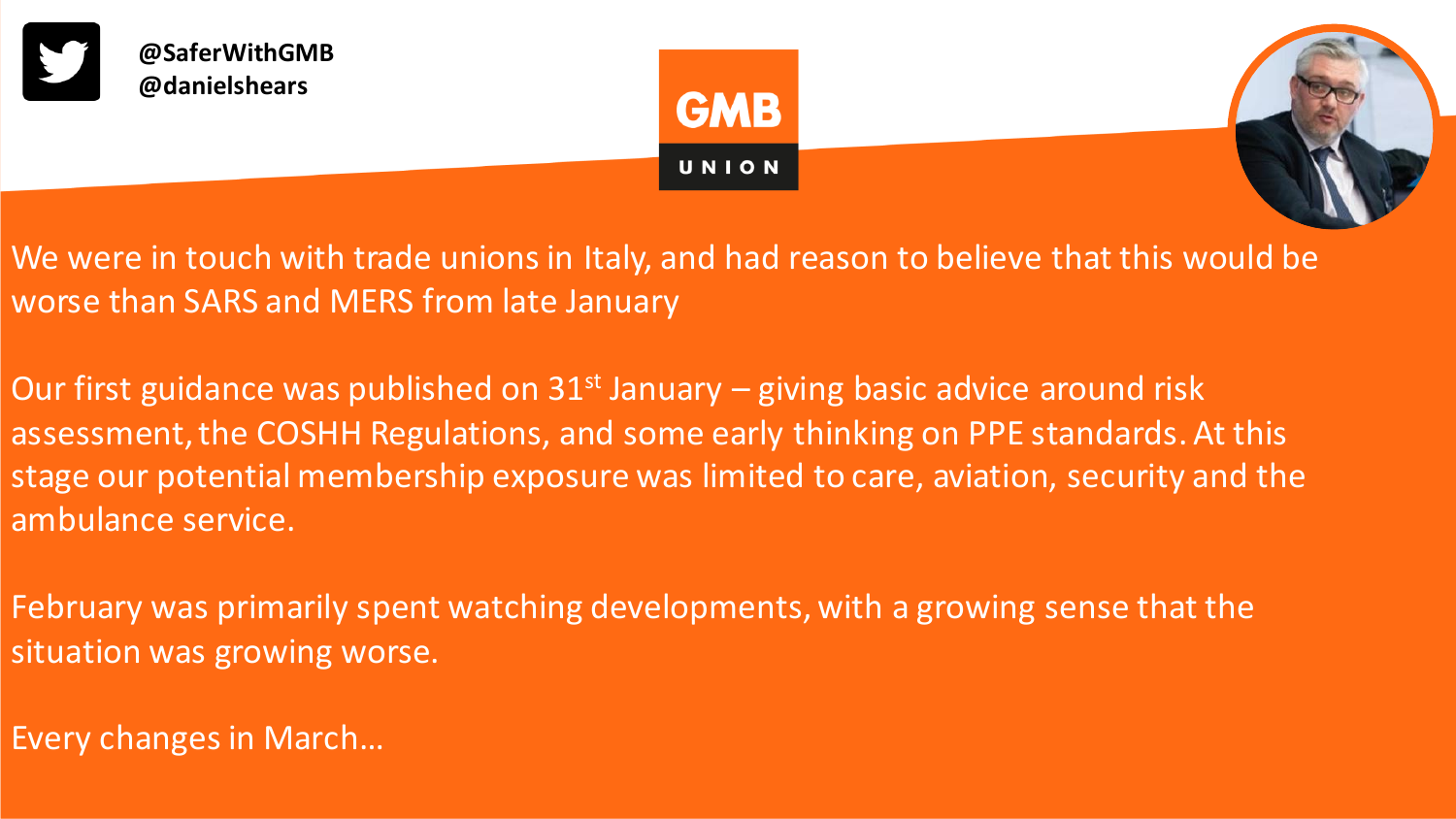

Our initial policy positions:

- 1. Employers needed to provide clear, consistent information
- 2. Workers should not suffer detriment loss of pay, holiday, or disciplinary action for isolating
- 3. PPE was not going to be the solution, but would be essential in some sectors supply would be key
- 4. Testing had to be established and expanded quickly but not at the cost of overloading the NHS
- 5. For most workers this wasn't 'serious and imminent danger', but those at high risk needed urgent protection.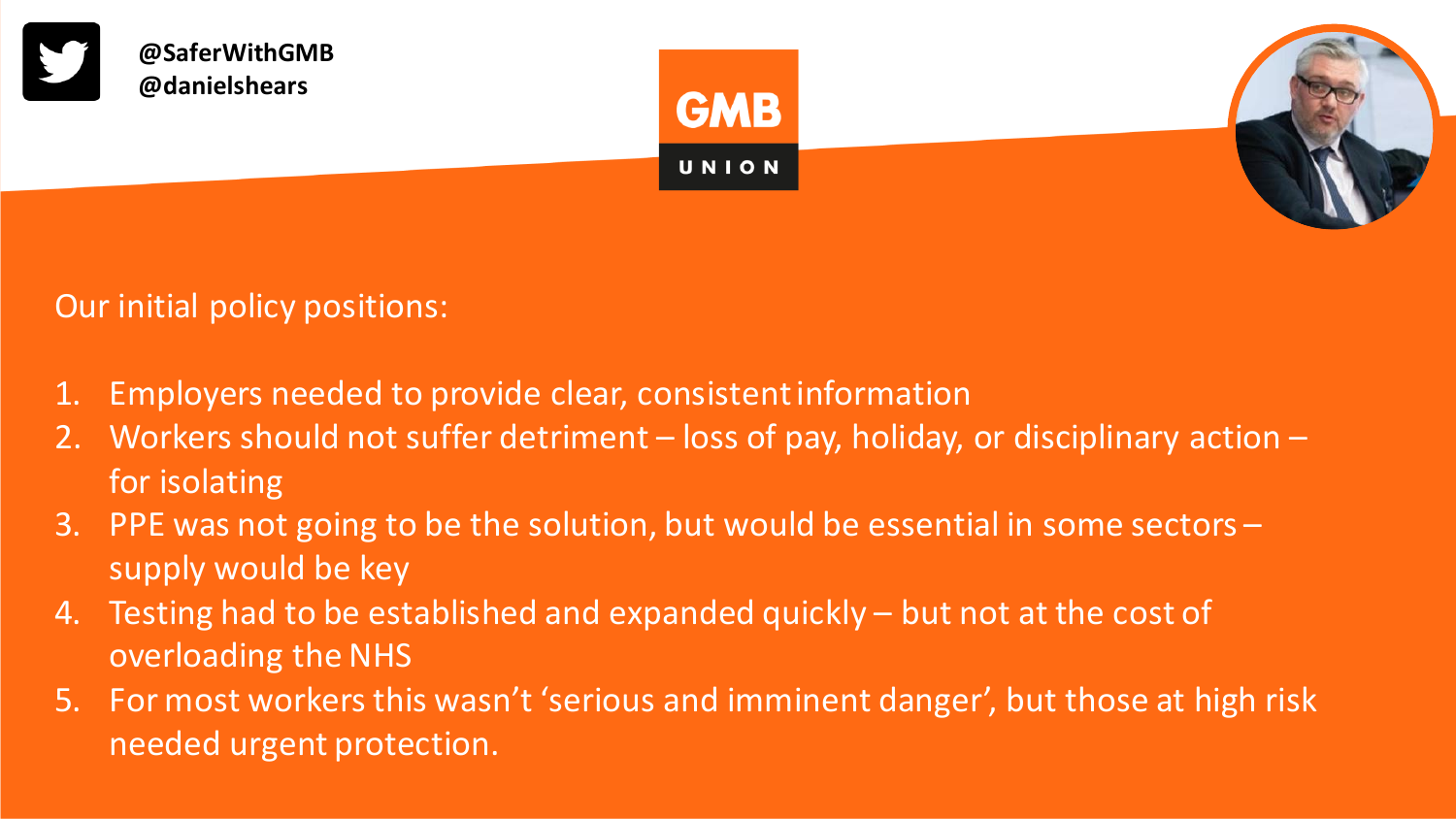

March 5<sup>th</sup> – TUC Meeting of the Union Health and Safety Specialists: Covid discussed in passing, but no specific approach agreed; general sense that it may be no worse than SARS/MERS.

March  $6<sup>th</sup>$  – First set of specific GMB guidance for Safety Reps developed – background on Covid; details on COSHH and risk assessments; assertion of consultation rights; checklists on these.

March 9<sup>th</sup> – Initial strategy meeting ahead of 'Covid Budget': concerns around provision of PPE in NHS/Social Care; rates of Statutory Sick Pay for those needing to isolate; Furlough begins to take shape here.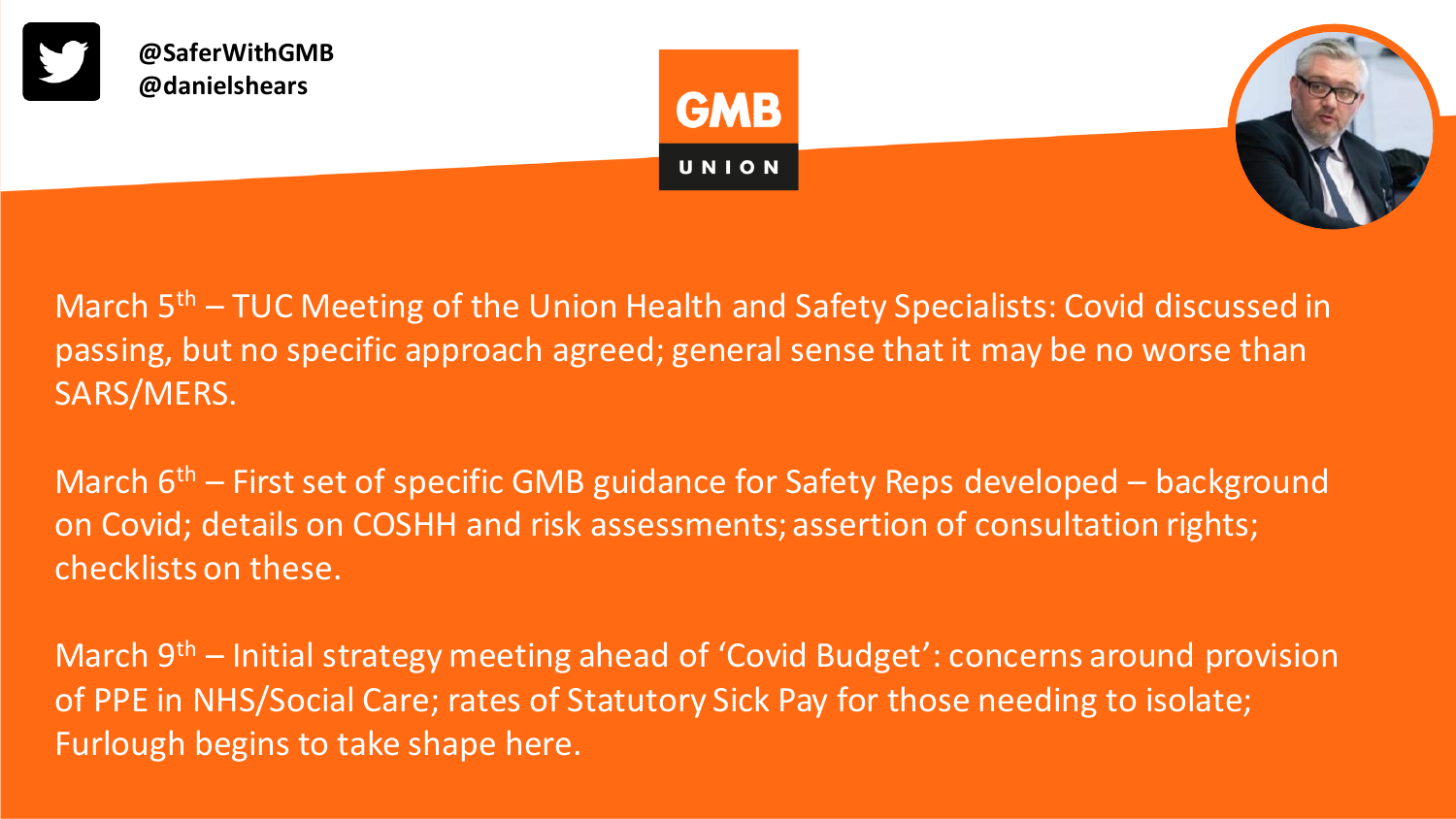

March 12<sup>th</sup>: Cabinet Office Civil Contingencies Unit tells the Civil Service trades unions that Covid will cause 500,000 deaths without action:

March 13<sup>th:</sup> Channel 4 News

March 16<sup>th</sup>: Organisers stop workplace visits; Move to home working by 20th

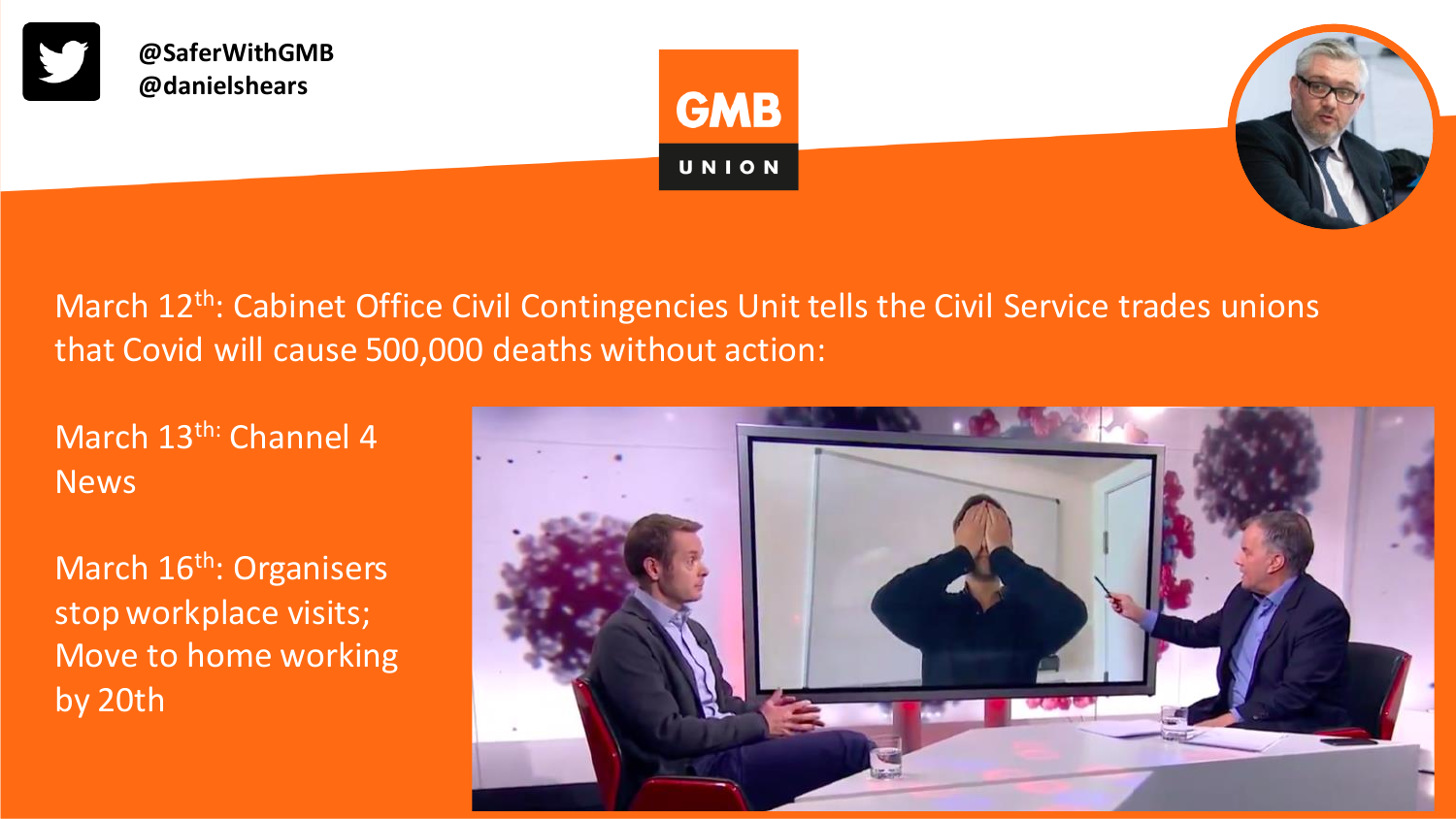





Clear from late March that our members in the workplace would have to lead efforts on **Covid** 

We developed online materials - Coronavirus Hub; Get Me PPE Hub; Make Work Safe Hub – to signpost to the necessary information

Backed this up with regular sectoral briefings and webinars for Reps and Members across all 9 Regions

Strong emphasis on consultation and involvement, on risk assessment, control measures, and inspections. Building structures and capacity where this had been lacking previously.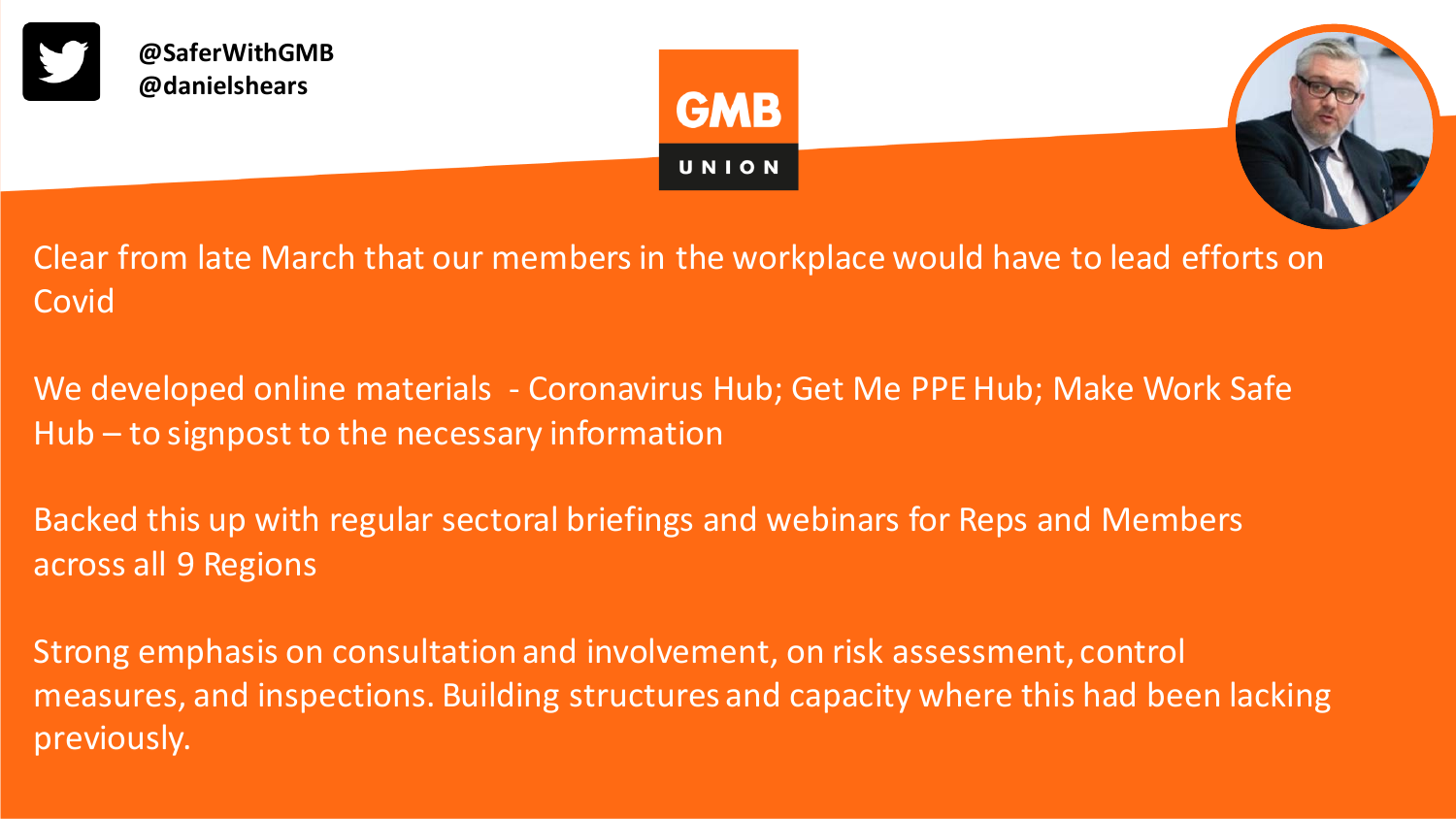

Results were immediate:

- Large Retailer suspended all vulnerable workers on full pay when lockdown commenced
- National Care Provider agreed to furlough all pregnant workers and met our demands on PPE standards
- We were able to move PHE to upgrade PPE provision in health and social care from the quality of the evidence of our members
- Secured sectoral agreements with hundreds of employers on 'no detriment basis'.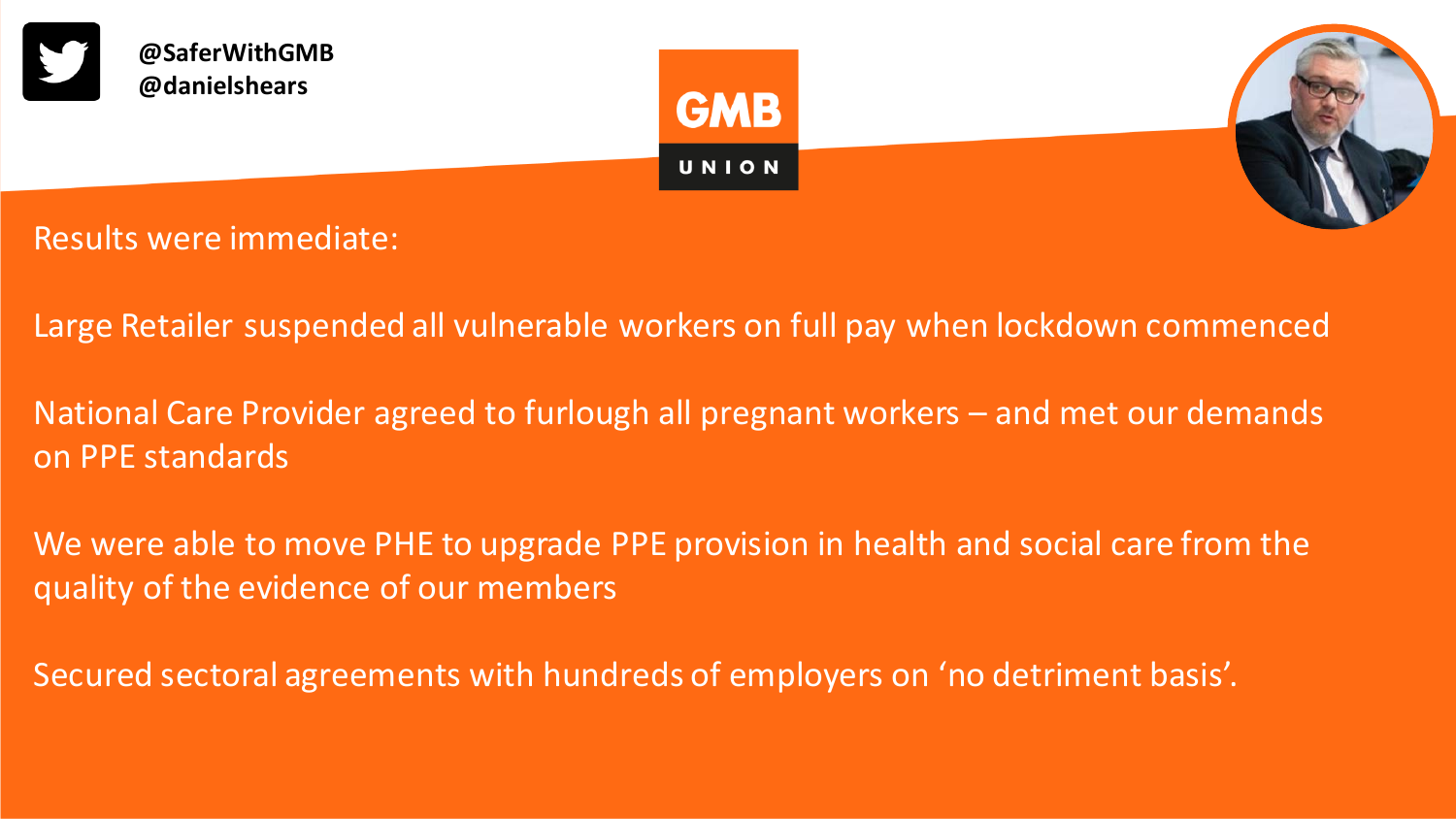





Public Health or Occupational Health?

Early issue arose with construction sites and close quarters working.

Unions – GMB and Unite – identified high risks of transmission caused a combination of close working and self-employed workers not using PPE. Demanded provision of FFP3 masks

Sought to address through the Construction Leadership Council Standard Operating Procedures, but couldn't agree on approach

PHE were clear – public health issue; no requirement for masks; hygiene and distancing enough – our reps refused this and secured better provision.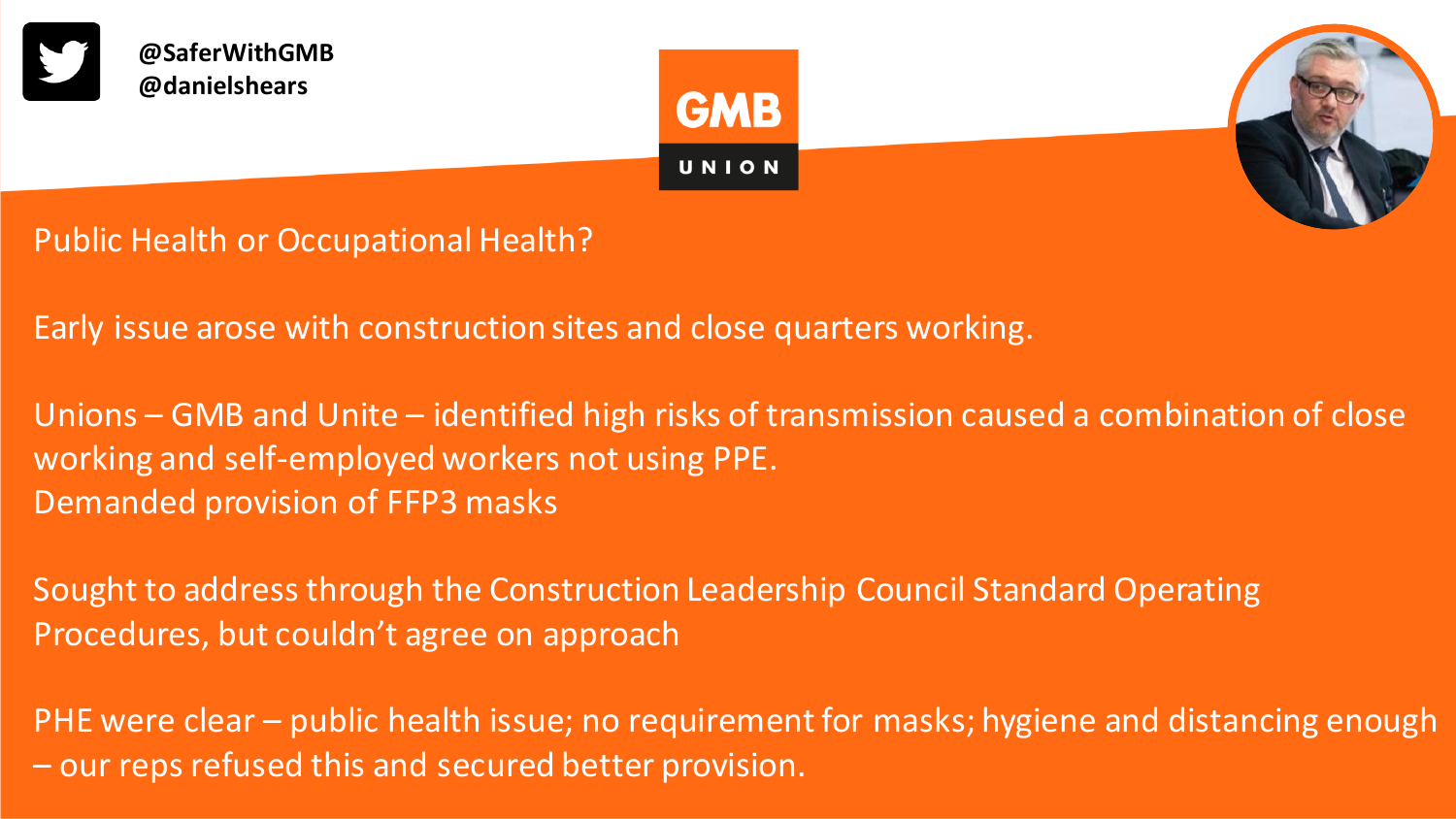





This reflected a wider UK Governmental position – this was a public health issue for PHE, not HSE to lead on.

But – almost all GMB Members are key workers, so still in work even when lockdown announced and furlough commences;

Clear issues around workplace standards – nothing from HSE on what employers should do; and employers are either working with us to enact controls; seeking advice from trade associations; or simply doing nothing.

Misinformation fills the vacuum, and a lot of effort is expended simply countering 'fake news' – a certain President didn't help…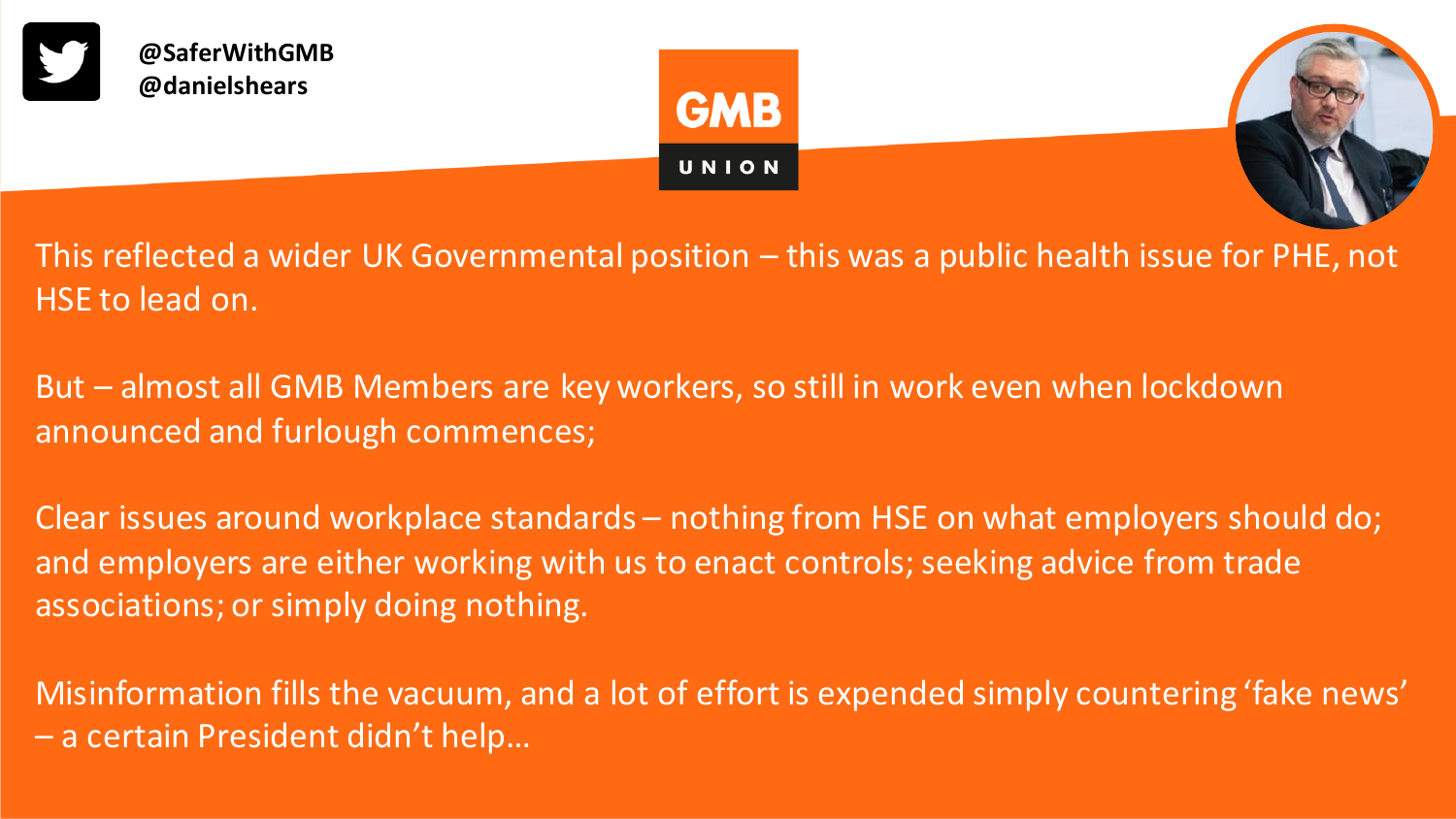





Controls begin to clarify – hygiene; social distancing and cohorting.

But who enforces this? HSE? The Police? Environmental Health?

Social distancing concerns raised over **Matalan Distribution Centre in Knowsley** 

**GRANADA** | LIVERPOOL | MERSEYSIDE | ① Wednesday 25 March 2020, 5:42pm

Worker power effectively takes control where agreement is not reached on the way forward – the issue is the degree to which it can be exercised

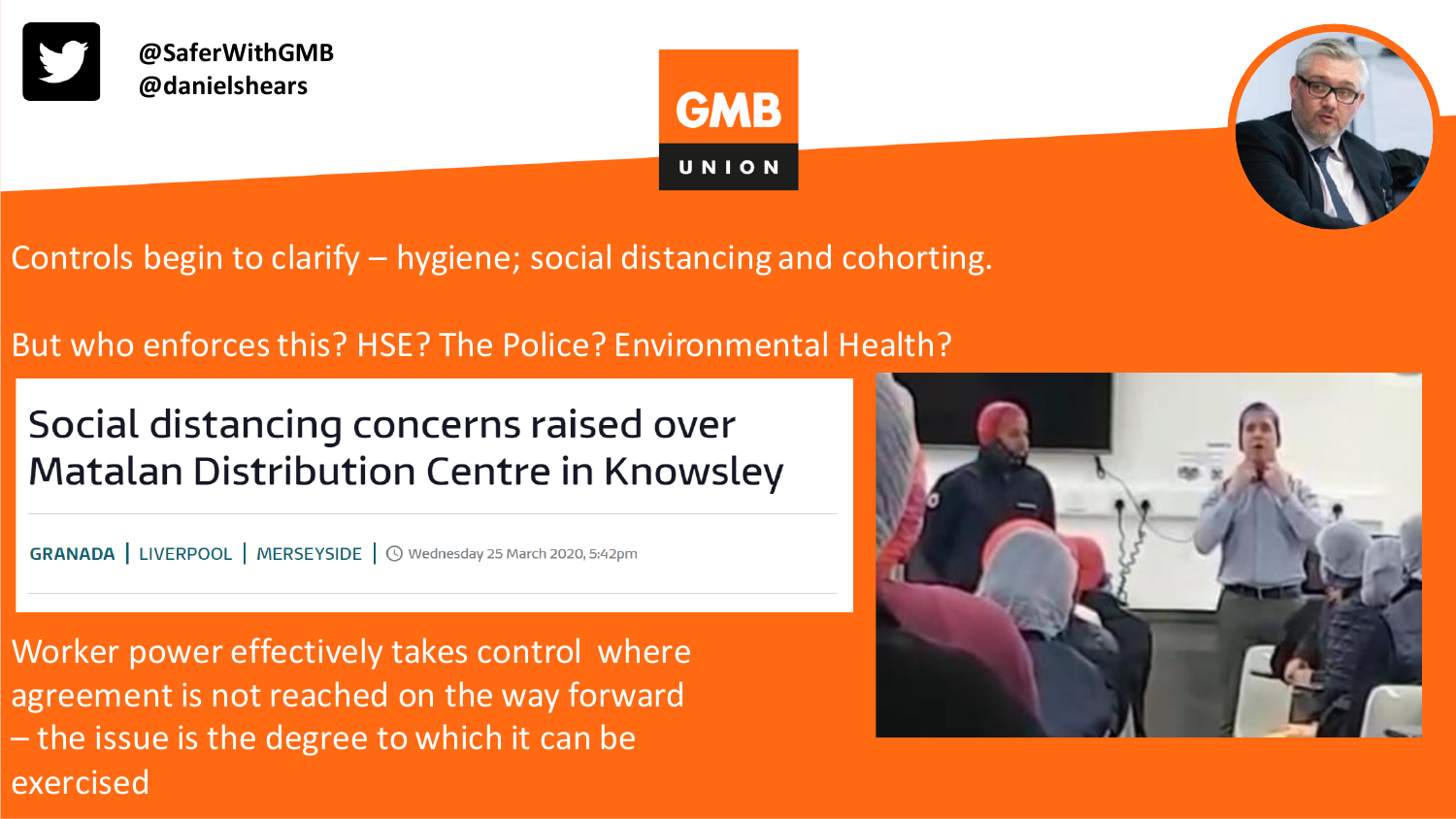





One remarkable difference was the presence of competent health and safety management.

Whilst most of our members were working through the pandemic and lockdown, those with active, visible managers who took the issue seriously made a critical contribution.

In the absence of clear guidance from Governments, managers worked with us to assess risks, develop safe systems of work, and put measures in place to maintain standards

This was done under huge pressure, with situation changing daily, and showed how unions and managers can work together to mutual benefit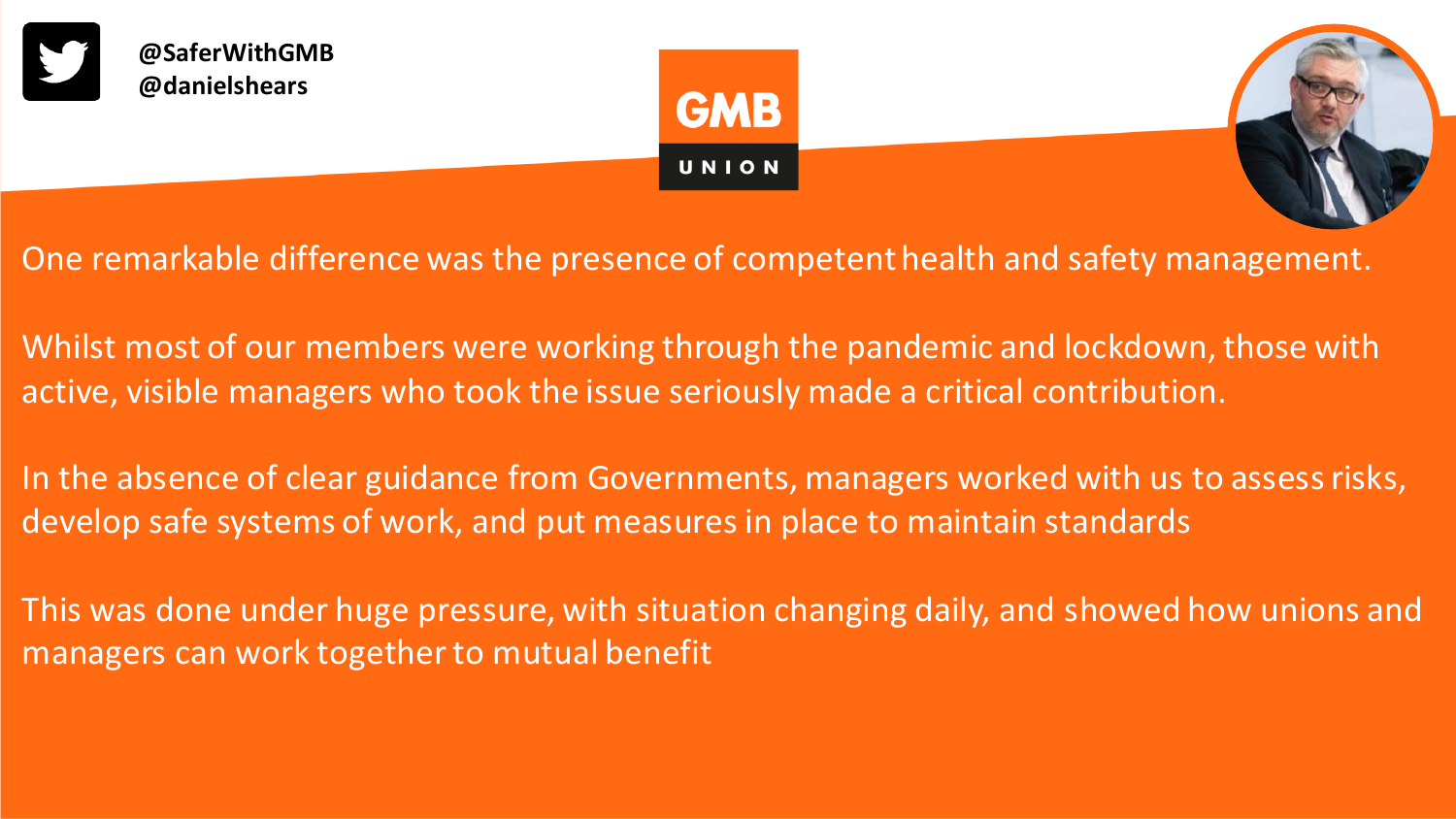





At the end of April, GMB and other Unions were contacted by BEIS to participate in discussions on guidance around the return to work process.

This was surprising, as we had anticipated that either HSE or Public Health England would be the lead regulator

Discussions were originally set for 7 key sectors, and had unions, trade associations, key employers and other stakeholders all on the calls. This gave practically no time for measured discussion, with a strong suspicion this was a fait accompli

That feeling grew when the consultation on the draft guidance for the 7 sectors was launched on Sunday 3rd May – we were given 12 hours to comment on the drafts using an online system, designed to limit the scope of our responses.

The draft guides said nothing about face masks; did not spell out how vulnerable workers should be managed; and made huge assumptions on the ability of employers to assess risk.

With minor edits, they were published late night on  $11<sup>th</sup>$  May as the 'Safer Workplaces' guidance, and have kept the same approach ever since, creating 'Covid Security'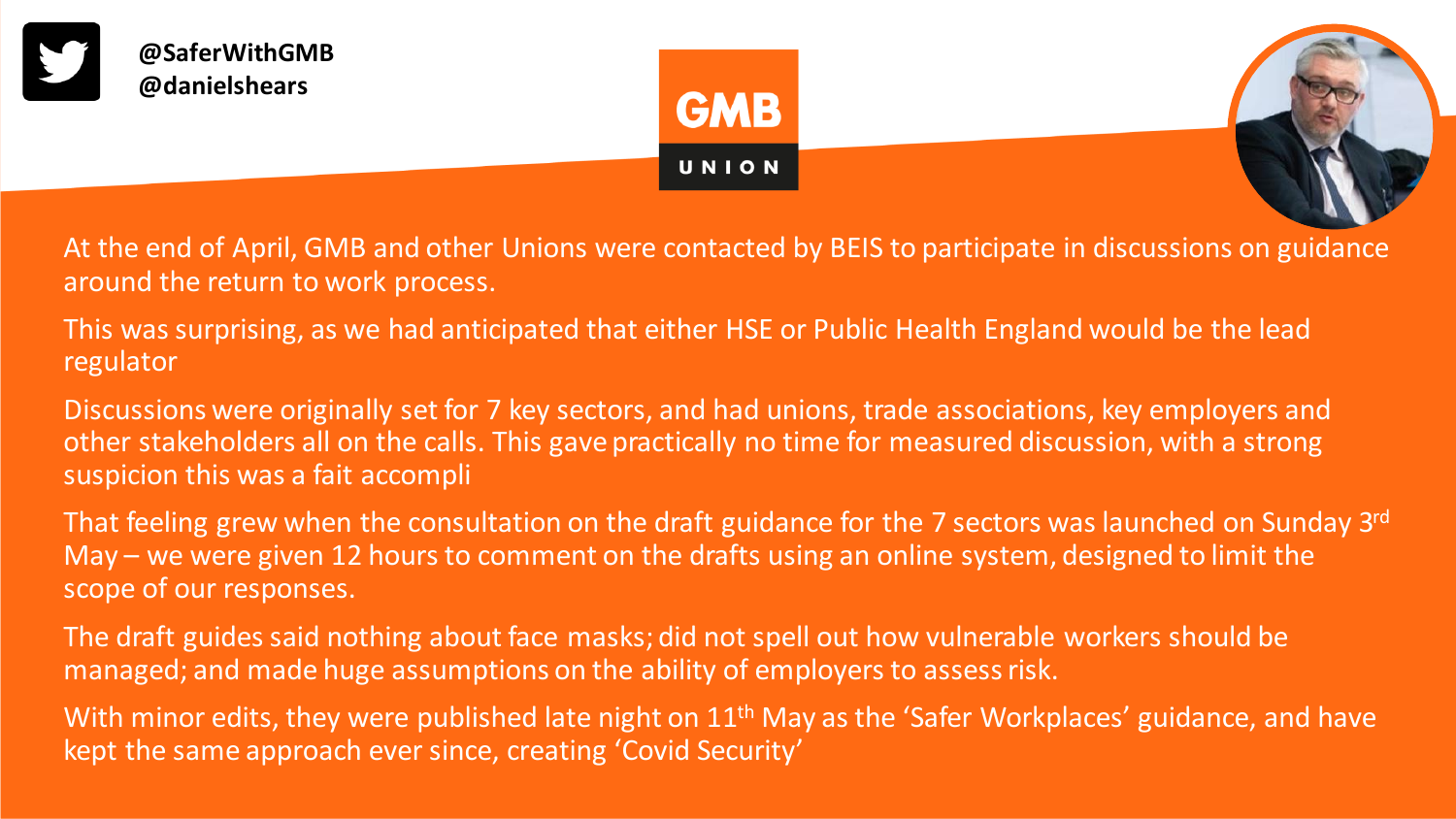

- The Problem of 'Covid Security'
- What do employers have to do? HSWA or 'Covid Secure guidance'?
- COSHH Assessments?
- PPE? But to what standards? Face Coverings?
- S44 Employment Rights Act 1996 being invoked to due to risk to workers and others but not as simple as "just walk off the job"

If we can't work together to implement the necessary controls, how do we escalate and to whom?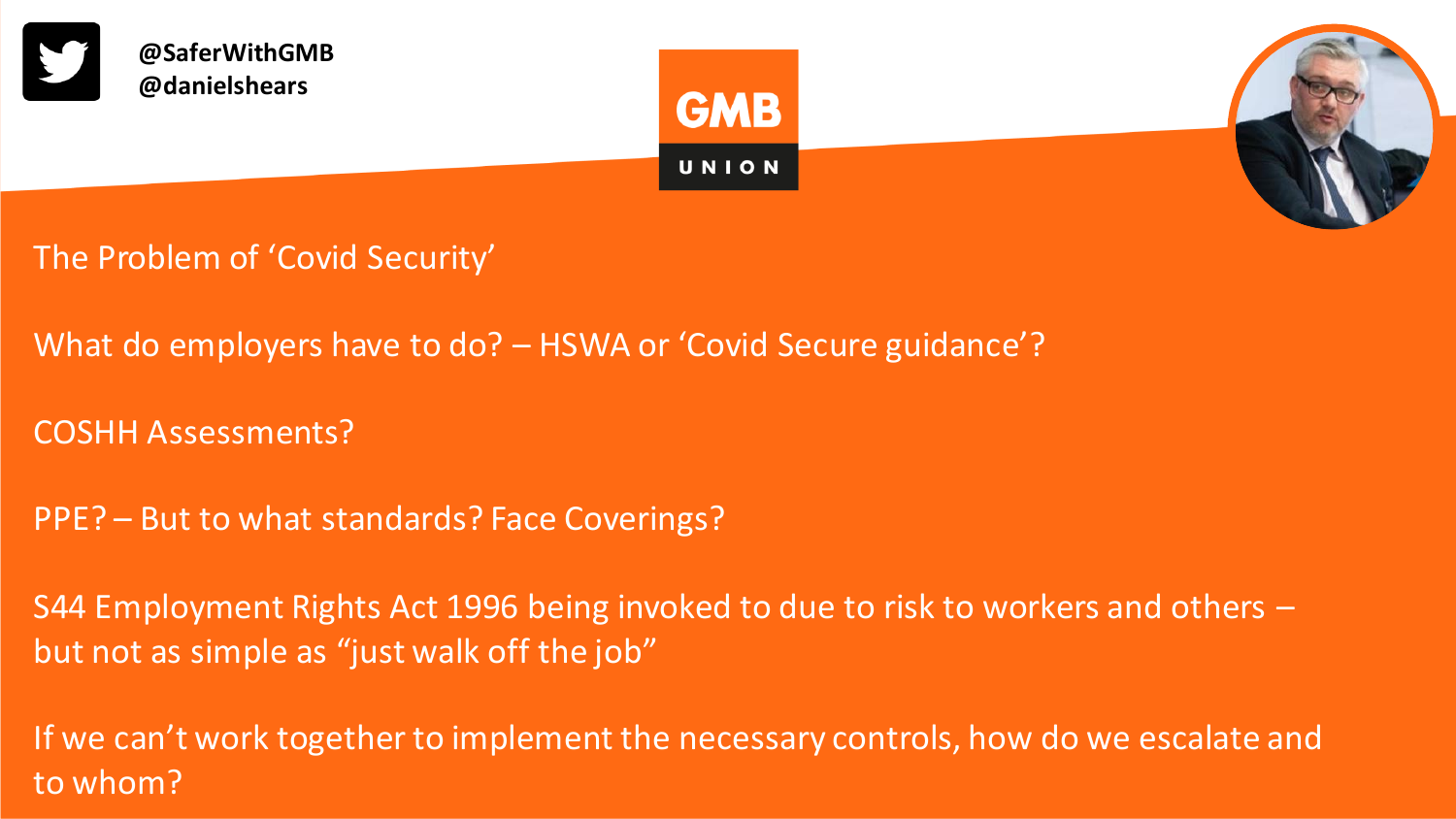





- The next steps and emerging issues: "Get it Right: No Excuses"
- Aerosol Transmission and the risk assessment of air conditioning / ventilation more detail is needed than the current PHE statement or Covid Secure guidance
- The transmission risk from chilren, and whether schools are driving community transmission
- The practical steps to protect BAME, Disabled, Older and CEV Workers
- Long term mental health impact of lockdown and Covid risk
- Getting clear information and reporting especially looking at RIDDOR
- Integrating Covid controls into the risk management process, especially Testing regimes